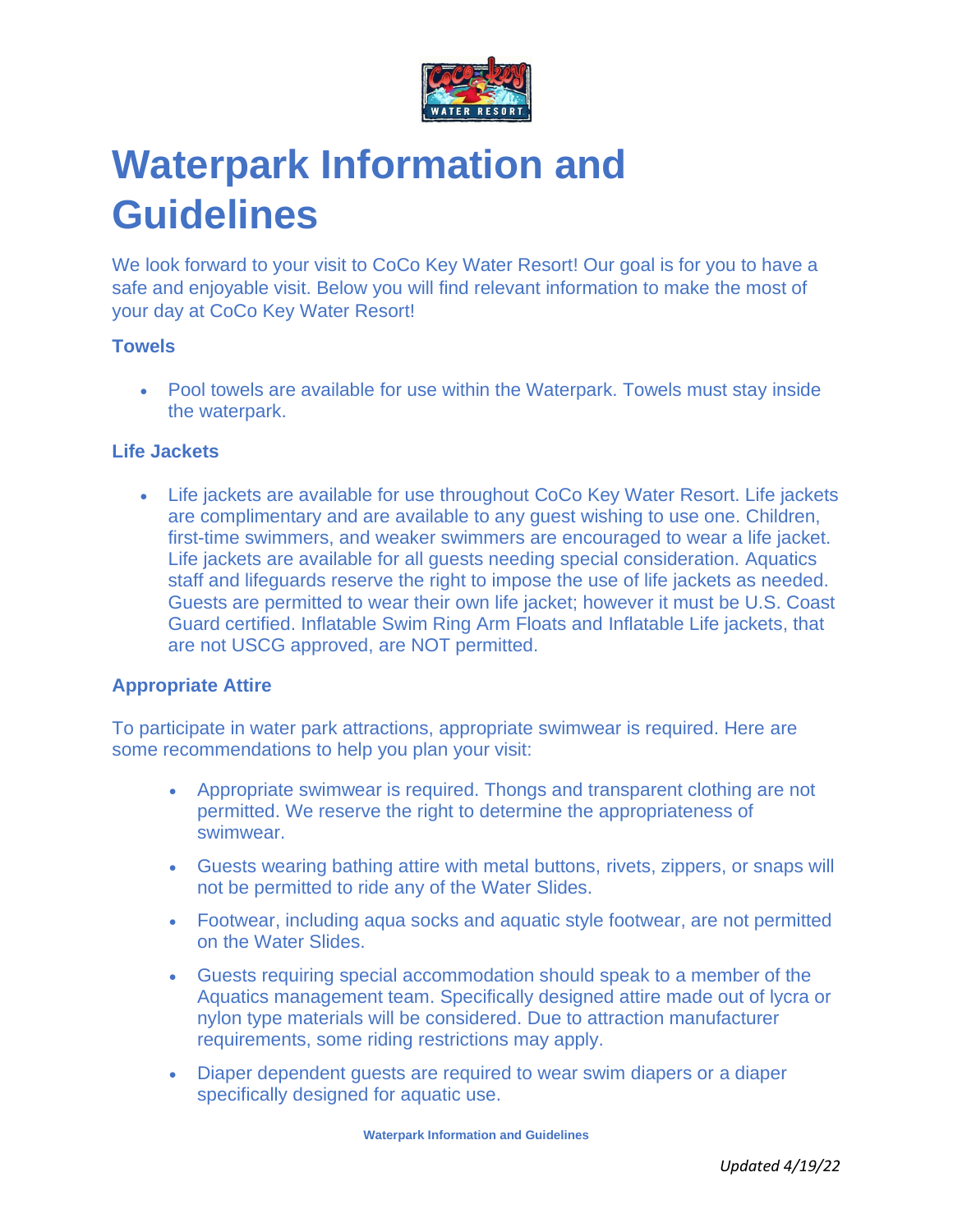

• If you do not have appropriate bathing attire, swimsuits and other aquatic gear can be purchased at Gator's Supplies, located on the 1st floor of Building 6 of the Resort.

# **CoCo Key Water Resort Rules**

To ensure the safest experience for all guests during their visit, the following rules are in effect. We appreciate your cooperation in this regard.

- Attractions may have specific height, weight, and safety requirements. Please refer to the Safety Guide sign posted at each attraction to make an informed decision as to whether the attraction is right for you.
- Always swim & play at your own risk.
- State law prohibits outside food & beverage from being brought in the waterpark, this includes birthday cakes.
- Balloons are not permitted to be brought in the waterpark.
- No food or beverage is permitted in the pools or on the wet deck.
- Please refrain from running, horseplay, and other boisterous activities.
- Glassware and similar material with a tendency to shatter on impact are not permitted within the waterpark.
- Unfortunately, outside coolers, food or drink are not permitted into the waterpark. However, there is Callaloo Grille & Wet Roosters Bar available for dining options within the waterpark.
- For safety reasons, diving is not permitted at any attraction.
- CoCo Key Water Resort waterpark area is a smoke-free environment. Smoking is only permitted in designated smoking areas of the Resort, which are located outside of the waterpark.
- Keep an eye on your young children. Children should not be left unattended at any time.
- Kids under 16 years of age, must be supervised by an adult over the age of 18 at all times in the waterpark.
- Please secure all loose articles, including hats, glasses, and jewelry when riding. Cameras, cell phones and video recording devices may not be used on any slide or in any changing area or restroom.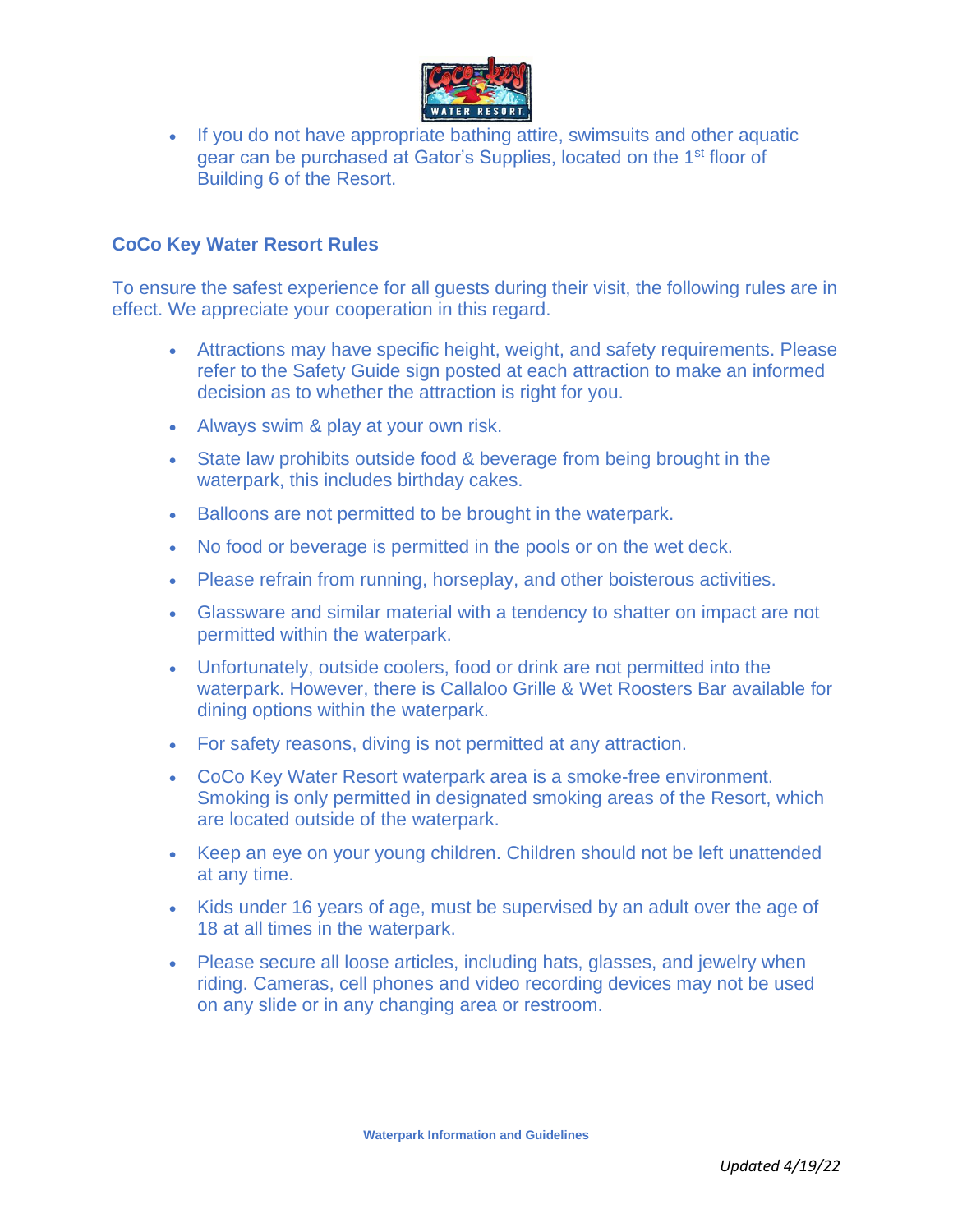

- Whistles and inflatable assists are NOT permitted. Only US Coast Guard approved lifejackets are permitted in the Water Park. A selection of lifejackets are available for day use within the waterpark.
	- *Inflatable Swimming Ring Arm Floats are NOT permitted.*
	- *Inflatable Swimming Vests are NOT permitted.*
	- *Inflatable rings and floats are NOT permitted.*
- Personal boom boxes or music playing devices are not permitted in the waterpark.
- Snorkels are not permitted to be used within the waterpark.
- Hearing devices or any other electronic devices may be damaged by water. Please take the necessary steps to protect such items.
- According to crowd size, access to CoCo Key Water Resort may be limited.
- Obey all signs, rules and instructions by lifeguard and staff at all times.
- Small children should remain within arms reach of an adult at all times while in the water.

#### **Attraction Minimum Height Requirements**

- Boomerango Double Tube Slide 48" in height minimum
- Surfer's Splash Single or Double Tube Slide 42" in height minimum
- Over The Falls Body Slide 40" in height minimum
- Parrot's Perch Green, Blue & Yellow Body Slides 40" in height minimum
- Parrot's Perch Purple Racer Slide 36" in height minimum

#### **Aquatics Staff**

• Our Aquatics staff is here to ensure that you have a safe and pleasant visit. First aid staff and water park supervisors are available throughout the area should you have any questions or need assistance. Please follow all lifeguard rules and instructions, but do not talk to or distract lifeguards while they are on duty.

## **Lifeguard Training**

• In an effort to provide a safe and enjoyable water park experience for our quests, CoCo Key Water Resort routinely utilizes training exercises to improve our lifeguards' skills and vigilance. These exercises will occur during normal operating hours and may consist of the following: submersible water mannequins, the use of video surveillance equipment, internal and external audits, active/inactive water rescues and/or first aid scenarios.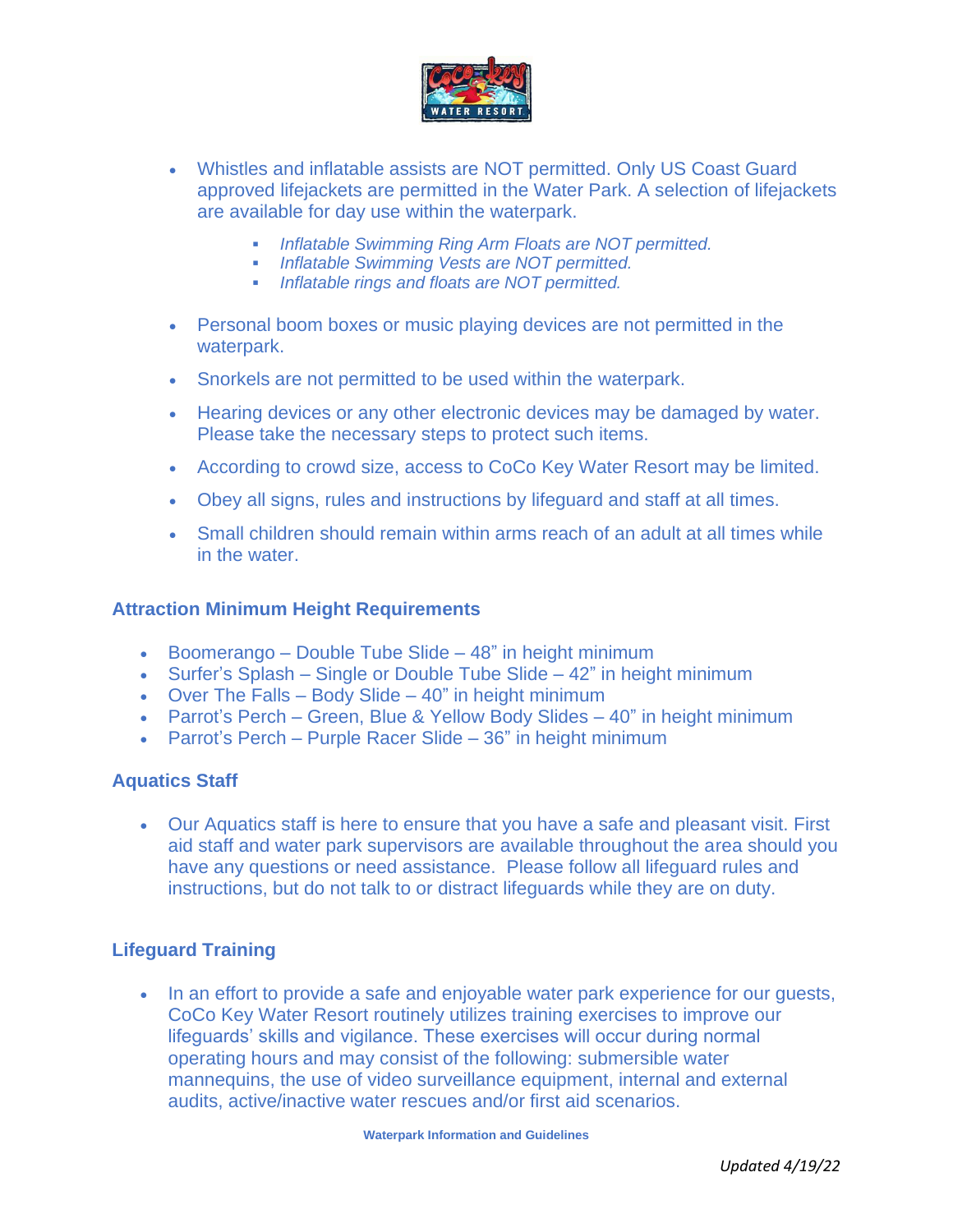

## **Inclement Weather Policy**

The safety of our guests and team members is our top priority. In the event of inclement weather adjustments may occur and can include temporary closure of attractions, slides or areas of the Water Park.

- Please check with a Water Park or Resort Team Member for the most up to date operating hours and attraction closures during your visit.
- Cold Weather In Temperatures  $60^{\circ}$  F and below the uncovered section of the Water Park will remain closed, which includes access to Parrot's Perch & Parrot's Perch Water Slides and Slide Tower water slides – Surfer's Splash, Boomerango & Over The Falls.
- For your safety, all guests will be cleared from the waterpark in the event of visible lightning of audible thunder. Closure of sections of the waterpark will occur in stage, starting with the back-half of the park, then the covered section depending on proximity of lightning. The pool will remain closed for a minimum of 30 minutes after the last sound of thunder and/or visual observation of lightning.

Management reserves the right to make additional closures or adjust operating hours to ensure the safety of our guests and Team Members in the event of inclement weather.

#### **Sun Safety**

• CoCo Key Water Resort provides a full day of fun in the sun! To make the most of your day, be sure to drink plenty of water in order to avoid heat exhaustion. Water is available at Wet Roosters Bar. Don't forget to apply sunscreen frequently throughout the day.

# **First Aid**

• If you need any assistance during your visit, do not hesitate to stop by the First Aid Station, or notify the nearest lifeguard or Aquatic Supervisor. Our team would be glad to assist.

#### **Lost & Found**

• If you happen to lose an item or leave an item behind while visiting, please visit the Water Park Front Desk located at the entrance of the Water Park regular operating hours.